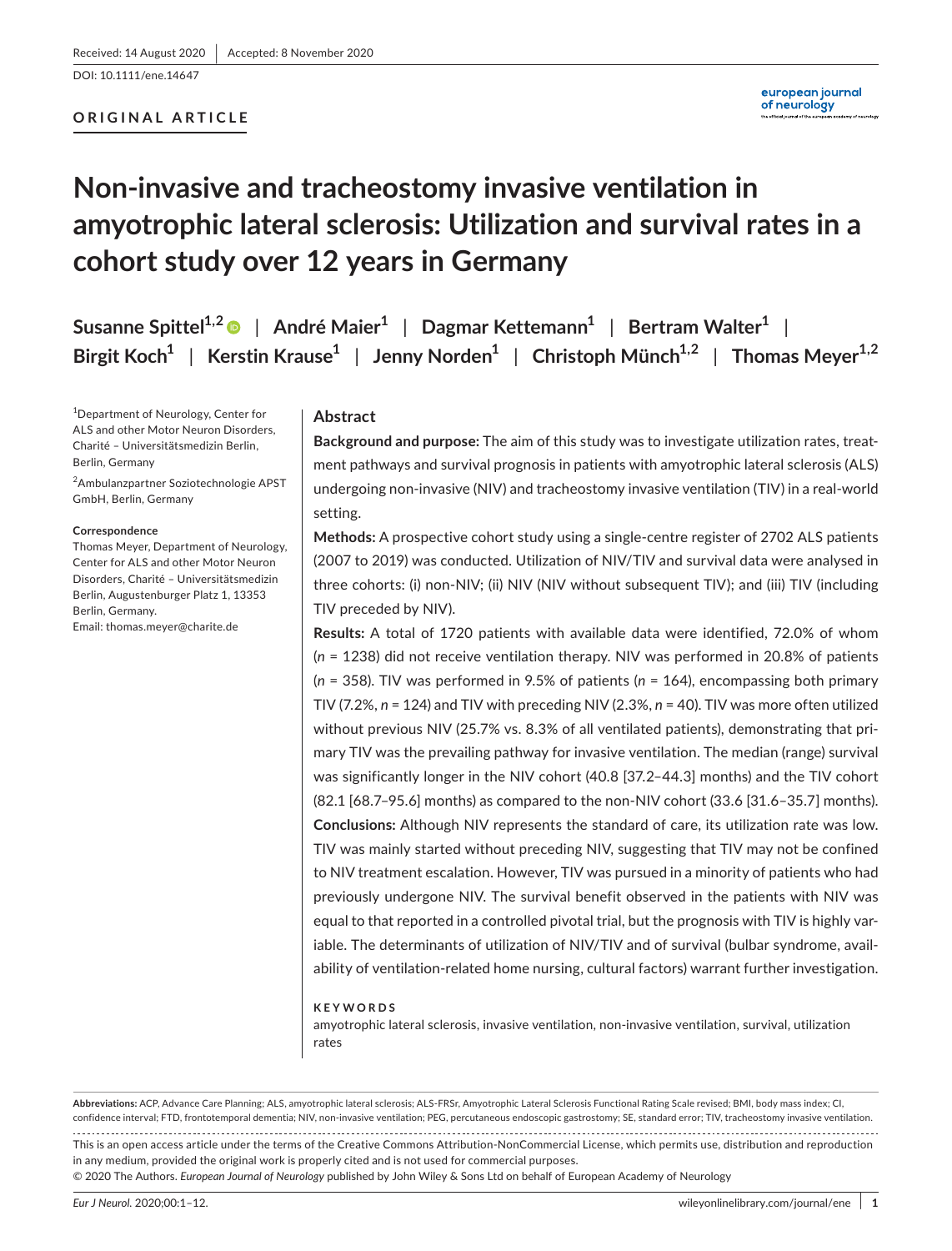## **INTRODUCTION**

In amyotrophic lateral sclerosis (ALS), non-invasive ventilation (NIV) and tracheostomy invasive ventilation (TIV) constitute important and established interventions [1,2]. In NIV, a randomized and sham-ventilation controlled trial showed a benefit associated with mask ventilation in terms of quality of life and survival [3]. Based on level 1 evidence, elaborate recommendations for NIV were issued in national and multinational ALS guidelines [1,4]. However, the implementation of these guidelines, the actual utilization rate, and the survival benefit in a real-world-setting are uncertain. In contrast to NIV, the level of evidence for TIV is much lower. The reported utilization rates of TIV vary internationally [5–7]. Likewise, the influence of TIV on life prolongation varies, with particularly high median survival times in Japanese ALS patients and, by comparison, lower survival rates in Europe [5–13]. To date, there have been no systematic studies on the utilization of NIV/TIV and survival prognosis after ventilation treatment in Germany [5,14–16]. More detailed information must be obtained to monitor the current standards of care, elucidate progress in ventilation therapy and explore potential shortcomings in respiratory management. The aim of the present study, therefore, was to identify the initiation rates for NIV and TIV and the influence of ventilation support on survival in ALS in order to broaden the data basis for ventilation therapy pathways in ALS. The following hypotheses were assumed: (i) NIV is considered to be the initial ventilation therapy in ALS; (ii) the decision is made in favour of TIV when NIV is exhausted; (iii) both NIV and TIV prolong the lives of patients with ALS, with postulation of higher survival rates under TIV.

## **METHODS**

## **Study design**

An observational, longitudinal, single-centre register study was conducted. Data were analysed retrospectively, with an observation period from March 2007 to May 2019. The investigation was reported according to the Strengthening the Reporting of Observational Studies in Epidemiology (STROBE) criteria [17].

## **Participants**

Subjects meeting the following criteria were included: (i) diagnosis of ALS (International Classification of Disease-10 code G12.2) according to the revised El Escorial criteria [18]; (ii) attendance at the ALS centre of the *Charité – Universitätsmedizin Berlin* as a clinical outpatient; (iii) having had a last clinical visit within the last 6 months of the observation period or before death.

#### **Setting**

Demographic and clinical data were obtained at a tertiary ALS centre ("on-site" data). In some cases, data on patient deaths were collected via a digital case management and research platform, "APST" [\(www.ambulanzpartner.de,](http://www.ambulanzpartner.de) "online" data). Clinical data were collected at the patient's first and at the last clinical visit (within the last 6 months of observation period or before death). The indication for NIV/TIV was established by neurologists specialized in ALS and experienced in ventilation therapy. The adaption to NIV was performed in accordance with national and European guidelines [1,19]. NIV was initiated in the presence of defined respiratory symptoms such as dyspnoea, orthopnoea, sleep disturbance, daytime sleepiness as well as respiratory parameters such as low vital capacity below 80%. In 2018, we also included a weak cough as one of the indication criteria when the peak cough flow fell below 270 L/min. TIV was indicated when NIV was exhausted or when we faced methodological barriers to NIV, such as presence of bulbar syndrome. For the purpose of ventilation therapy initiation and follow-up, patients were admitted to hospital, where pulmonologists performed the relevant procedures. Patients were discharged from hospital 5 to 10 days later. Ventilation therapy monitoring comprised an assessment of clinical symptoms, slow vital capacity, peak cough flow, as well as blood gas analysis and capnometry for individual patients. Follow-up visits took place at the outpatient ALS centre and the Department of Pulmonology, also in an outpatient setting. Challenges in connection with NIV/ TIV – such as gradual ventilation adaptation, determining individual ventilation parameters and continuously motivating patients – were addressed and managed by a multidisciplinary team comprising, among others, respiratory therapists with expertise in ALS.

## **Protocol approvals and registrations**

The study was approved by the Medical Ethics Committee of the *Charité – Universitätsmedizin Berlin*, Germany (No. EA1/219/15). A signed patient informed consent was obtained from all participating patients.

## **Variables and data sources**

## Demographic and clinical data

An overview of the patients' demographic and clinical characteristics is given in Table 1.

Functional disease status was assessed using the Amyotrophic Lateral Sclerosis Functional Rating Scale revised (ALS-FRSr), which ranges from 0 (poor function) to 48 points (full function).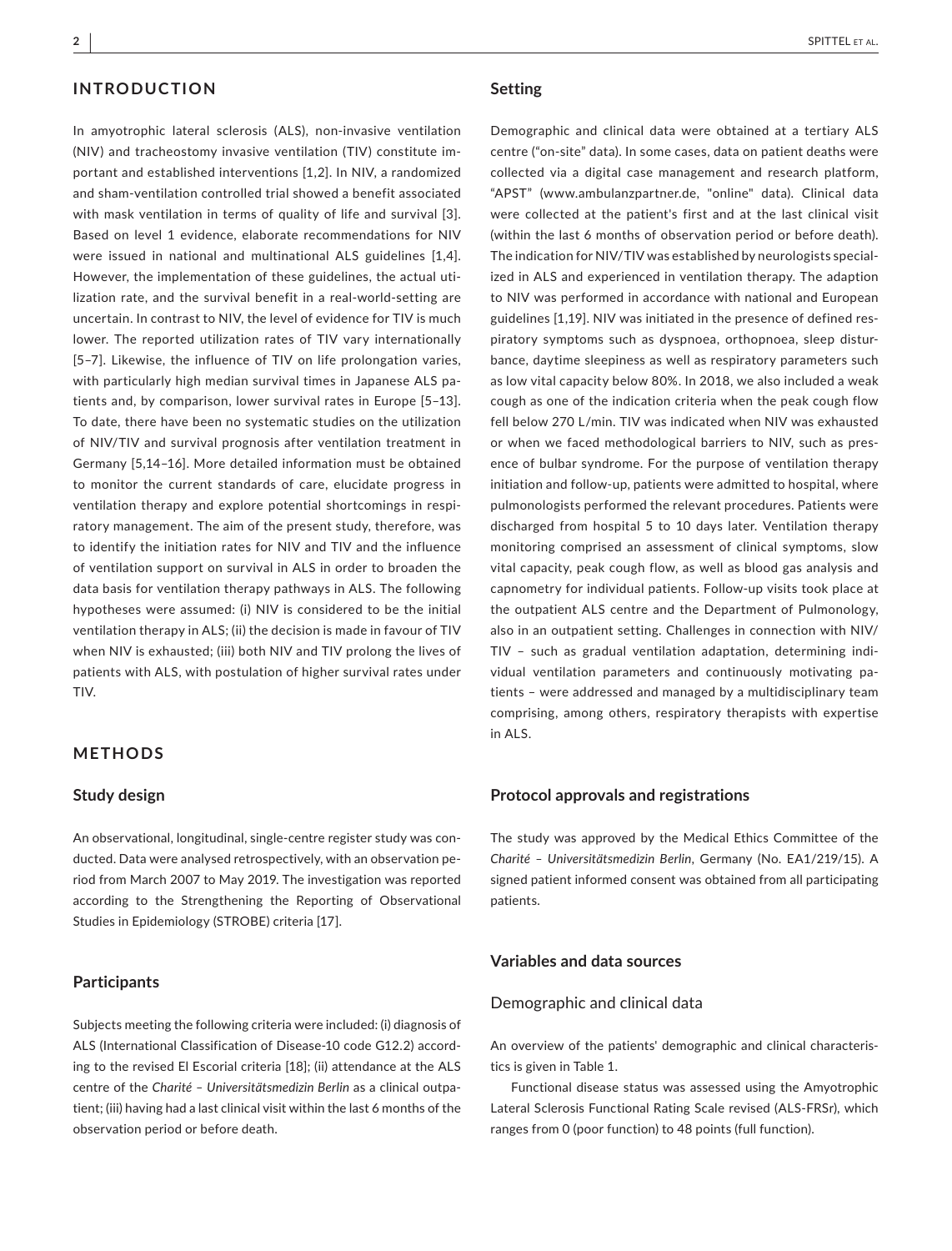|  | <b>TABLE 1</b> Demographic and clinical characteristics of patients |  |  |  |
|--|---------------------------------------------------------------------|--|--|--|
|--|---------------------------------------------------------------------|--|--|--|

| Characteristic                                        | Total cohort, $n = 1720$ | Non-NIV cohort,<br>$n = 1238$ | NIV cohort,<br>$n = 318$     | $p^a$   | TIV cohort,<br>$n = 164$     | $p^{\rm b}$ |
|-------------------------------------------------------|--------------------------|-------------------------------|------------------------------|---------|------------------------------|-------------|
| Gender, n (%)                                         |                          |                               |                              |         |                              |             |
| Female                                                | 682 (39.7)               | 537 (43.4)                    | 96 (30.2)                    | < 0.001 | 49 (29.9)                    | 0.001       |
| Male                                                  | 1038 (60.3)              | 701 (56.6)                    | 222 (69.8)                   |         | 115 (70.1)                   |             |
| Type of onset, $n$ (%)                                |                          |                               |                              |         |                              |             |
| Spinal                                                | 1266 (73.6)              | 874 (70.6)                    | 268 (84.3)                   | 0.001   | 124 (75.6)                   | < 0.001     |
| <b>Bulbar</b>                                         | 454 (26.4)               | 364 (29.4)                    | 50 (15.7)                    |         | 40 (24.4)                    |             |
| Mean (SD; range) age at onset <sup>b</sup> ,<br>years | 62.8 (11.4, 21.1-88.5)   | 63.9 (11.4, 21.1-88.5)        | 61.8 (10.1,<br>$30.2 - 85.8$ | 0.002   | 56.6 (11.7,<br>$23.6 - 85.8$ | 0.001       |
| Mean (SD; range) disease<br>duration $c$ , months     | 47.6 (44.7, 3.5-373.8)   | 42.5 (41.3, 3.5–373,8)        | 49.9 (39.5,<br>$5.3 - 263.7$ | 0.004   | 81.4 (61.0,<br>$8.2 - 347.8$ | < 0.001     |
| Mean (SD; range) ALS-FRSr<br>score                    |                          |                               |                              |         |                              |             |
| At first visit                                        | $35.9(8.8, 0-48)$        | $36.8(7.5, 11-48)$            | 35.9 (8.3, 7-48)             | 0.065   | 29.1 (13.9,<br>$0 - 47$      | 0.001       |
| At last visit                                         | 23.9 (11.2, 0-48)        | $27.8(9.2, 4-48)$             | 18.1 (7.4, 2-39)             | 0.001   | $5.2(7.2, 0-41)$             | < 0.001     |
| Dysphagia prior to NIV <sup>d</sup> , $n$ (%)         |                          |                               |                              |         |                              |             |
| Yes                                                   | n/a                      | n/a                           | 68 (21.9)                    | n/a     | n/a                          | n/a         |
| No                                                    | n/a                      | n/a                           | 242 (78.1)                   | n/a     | n/a                          | n/a         |
| Dysphagia prior to $TIVd$ , n (%)                     |                          |                               |                              |         |                              |             |
| Yes                                                   | n/a                      | n/a                           | n/a                          | n/a     | 78 (75.7)                    | n/a         |
| No                                                    | n/a                      | n/a                           | n/a                          | n/a     | 25(24.3)                     | n/a         |
| PEG, n (%)                                            |                          |                               |                              |         |                              |             |
| Yes                                                   | 491 (28.5)               | 253 (20.4)                    | 87 (27.4)                    | 0.008   | 151 (92.1)                   | 0.001       |
| No                                                    | 1229 (71.5)              | 985 (79.6)                    | 231 (72.6)                   |         | 13(7.9)                      |             |
| Riluzole, n (%)                                       |                          |                               |                              |         |                              |             |
| Yes                                                   | 1327 (77.2)              | 946 (76.4)                    | 257 (80.8)                   | 0.008   | 124 (75.6)                   | 0.820       |
| No                                                    | 393 (22.8)               | 292 (23.6)                    | 61 (19.2)                    |         | 40 (24.4)                    |             |
| $FTD, n$ (%)                                          |                          |                               |                              |         |                              |             |
| No                                                    | 1543 (89.7)              | 1103 (89.1)                   | 296 (93.1)                   | 0.035   | 144 (87.8)                   | 0.620       |
| Yes                                                   | 177 (10.3)               | 135 (10.9)                    | 22(6.9)                      |         | 20(12.2)                     |             |
| Mean (SD; range) BMI, kg/m <sup>2</sup>               |                          |                               |                              |         |                              |             |
| At first visit                                        | 24.7 (4.1; 12.1-47.5)    | 24.6 (4.0, 15.1-46.3)         | 25.1(4.2,<br>$15.7 - 47.5$   | 0.065   | 24.7 (4.5,<br>$12.1 - 38.4$  | 0.741       |
| At last visit                                         | 23.4 (4.1, 9.7-38.4)     | 23.4 (4.0, 10.7-38.4)         | 23.5 (4.5,<br>$9.7 - 37.7$   | 0.768   | 23.2 (3.9,<br>$15.2 - 36.4$  | 0.804       |

Non-NIV cohort =patients without ventilation therapy, NIV cohort =NIV without subsequent TIV, TIV cohort =TIV, including preceded NIV. Abbreviations: ALS-FRSr, Amyotrophic Lateral Sclerosis Functional Rating Scale revised; BMI, body mass index; FTD, frontotemporal dementia; n, number of patients; NIV, non-invasive ventilation; PEG, percutaneous endoscopic gastrostomy; SD, standard deviation; TIV, tracheostomy invasive ventilation; n/a, not applicable.

a Difference of frequencies between two groups were assessed by chi-squared test and between-metric data by *t*-test, a *p* value <0.05 was considered significant. Significant differences were compared with the non-NIV cohort.

<sup>b</sup>Age at symptom onset in years.

c Disease duration from symptom onset to death in months.

<sup>d</sup>Dysphagy is defined by ALS-FRSr item 3 (<3 score points).

# Utilization rates and survival for NIV/TIV

Utilization of NIV/TIV and survival from symptom onset were analysed in three ALS cohorts: (i) a non-NIV cohort (no NIV/TIV during

the course of disease); (ii) a NIV cohort (patients in whom NIV was performed without subsequent TIV); and (iii) a TIV cohort (patients in whom TIV was initiated, including TIV preceded by NIV). The utilization of NIV/TIV was defined according to the ALS-FRSr, item 12 ("respiratory insufficiency"; Figure S1).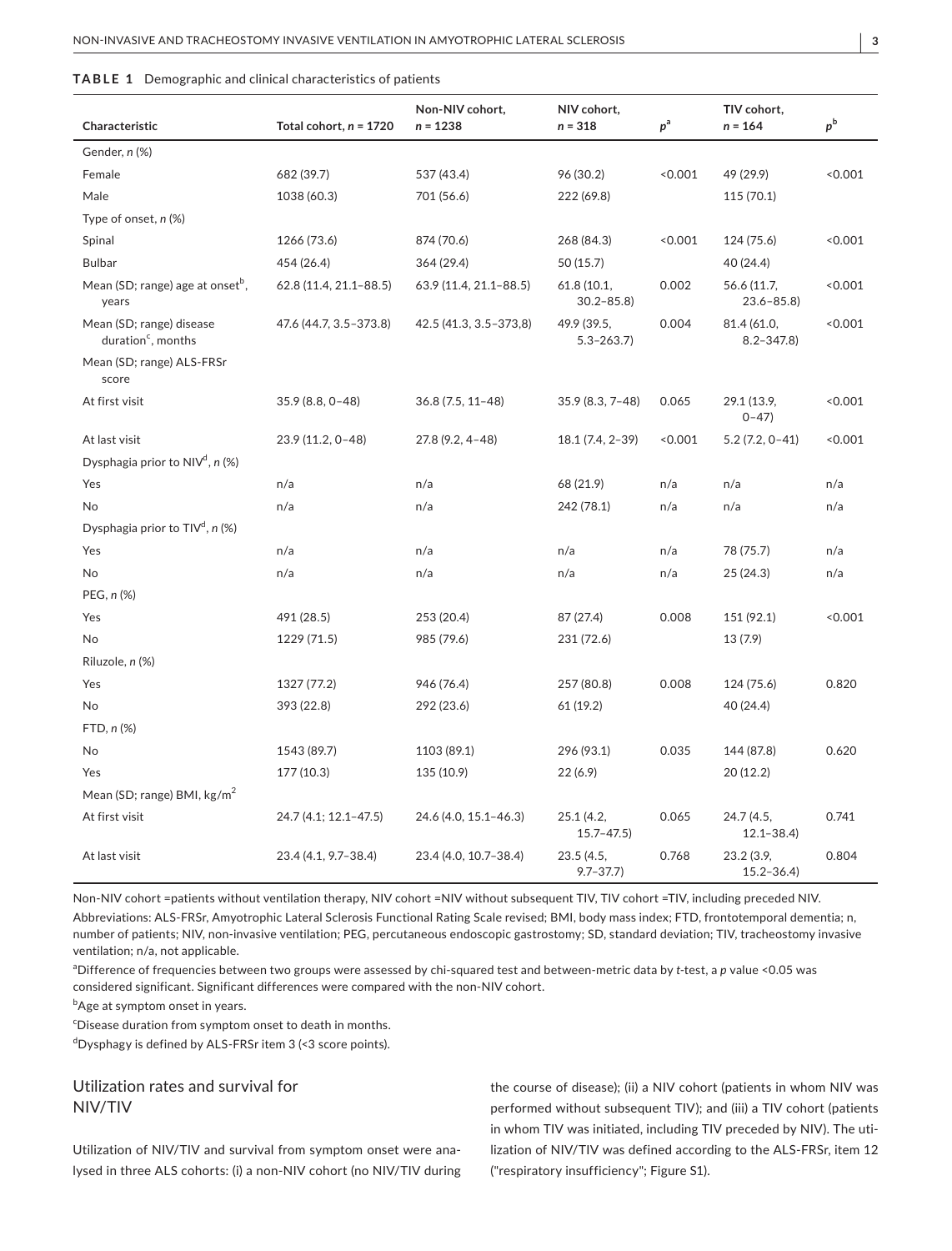

**FIGURE 1** Sample characteristics. Data from a register of 2702 amyotrophic lateral sclerosis patients were selected. A subgroup of patients (total analysed cohort) with available clinical data at least 6 months prior to event (death or date of query) were included (*n* = 1718; 64%). Patients without clinical assessment in the last 6 months before end of observation period or death were excluded as they were regarded as lost to follow-up (*n* = 984, 36%). *n*, number of patients.

## **Statistical methods**

Descriptive statistics were used. Group comparisons were performed using the *t*-test and chi-squared test. Kaplan–Meier estimates were obtained for the calculation of survival times. Patients whose endpoint was not death were censored at the date of their last clinical visit [20]. Group differences within the Kaplan–Meier test were compared by means of the log-rank test (univariate analysis). The Cox proportional hazards model (multiple regression analysis) was used for the investigation of potentially interacting covariates affecting survival time. The selection of covariates was based on medical expertise and literature review. The following covariates were considered: gender; type of onset; age at onset; utilization of percutaneous endoscopic gastrostomy (PEG); intake of riluzole [10]; body mass index (BMI) [21,22]; and presence of frontotemporal dementia (FTD) [23]. A *p* value of <0.05 was taken to indicate statistical significance (95% CI). The data were analysed using SPSS statistics 25.0.

# **RESULTS**

## **Sample characteristics**

A total of 2702 ALS patients were treated in 14,679 clinical outpatient visits. Finally, data for 1720 patients collected at least 6 months prior to the end of the observation period or death (63.7%) were included (Figure 1). Patients without clinical assessment within the last 6 months of the observation period or death were regarded as lost to follow-up and excluded.

## **Demographic data and clinical characteristics**

A summary of the patients' demographic and clinical data is given in Table 1.

## **Utilization of NIV and TIV**

## Non-NIV cohort

A total of 72.0% of patients did not receive NIV or TIV during their disease course (Figure 2). Patients who did not undergo ventilation were significantly older compared with the NIV and TIV cohorts (Table 1, Figure S2).

## NIV cohort

A total of 20.8% of patients were treated with NIV (Figure 2). Patients with bulbar onset were significantly underrepresented in the NIV cohort (15.7% vs. 29.4% in patients without NIV; *p* < 0.001).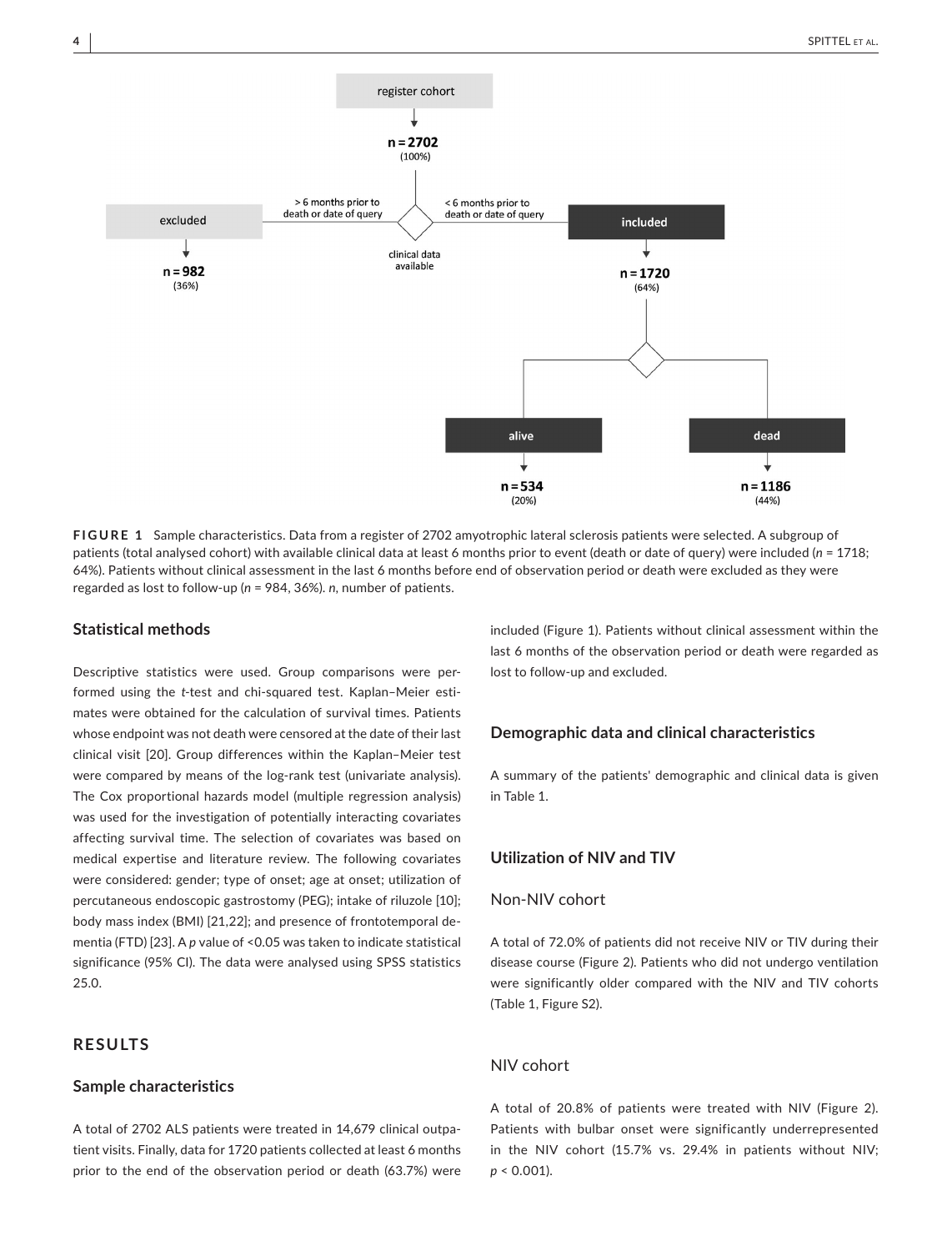

**FIGURE 2** Utilization rates of non-invasive ventilation (NIV) and tracheostomy invasive ventilation (TIV). The proportion of patients with NIV and TIV was analysed using the Amyotrophic Lateral Sclerosis Functional Rating Scale revised, item 12 "respiratory insufficiency" (1 to 3 scale points = NIV; 0 scale points =TIV). Non-NIV = without NIV; NIV = NIV without subsequent TIV; TIV = TIV, including preceding NIV. *n*, number of patients.

# TIV cohort

Overall, 9.5% of patients received TIV. A total of 7.2% received TIV as initial ventilation therapy without preceding NIV, and 2.3% of the total ALS cohort (11.2% of the NIV cohort) received TIV as an escalation therapy when NIV had been exhausted (Figure 2). Patients with bulbar onset were significantly

underrepresented in the TIV cohort (24.4% vs. 29.4% in patients without NIV;  $p < 0.001$ ). In contrast, bulbar onset was significantly more frequently represented in the TIV cohort compared with the NIV cohort (24.4% vs. 15.7%; *p* = 0.26). TIV was more frequently utilized in patients who died after 2013 (11.3%) as compared with the period at the beginning of the register (7.0%; *p* = 0.044 [Table 1]).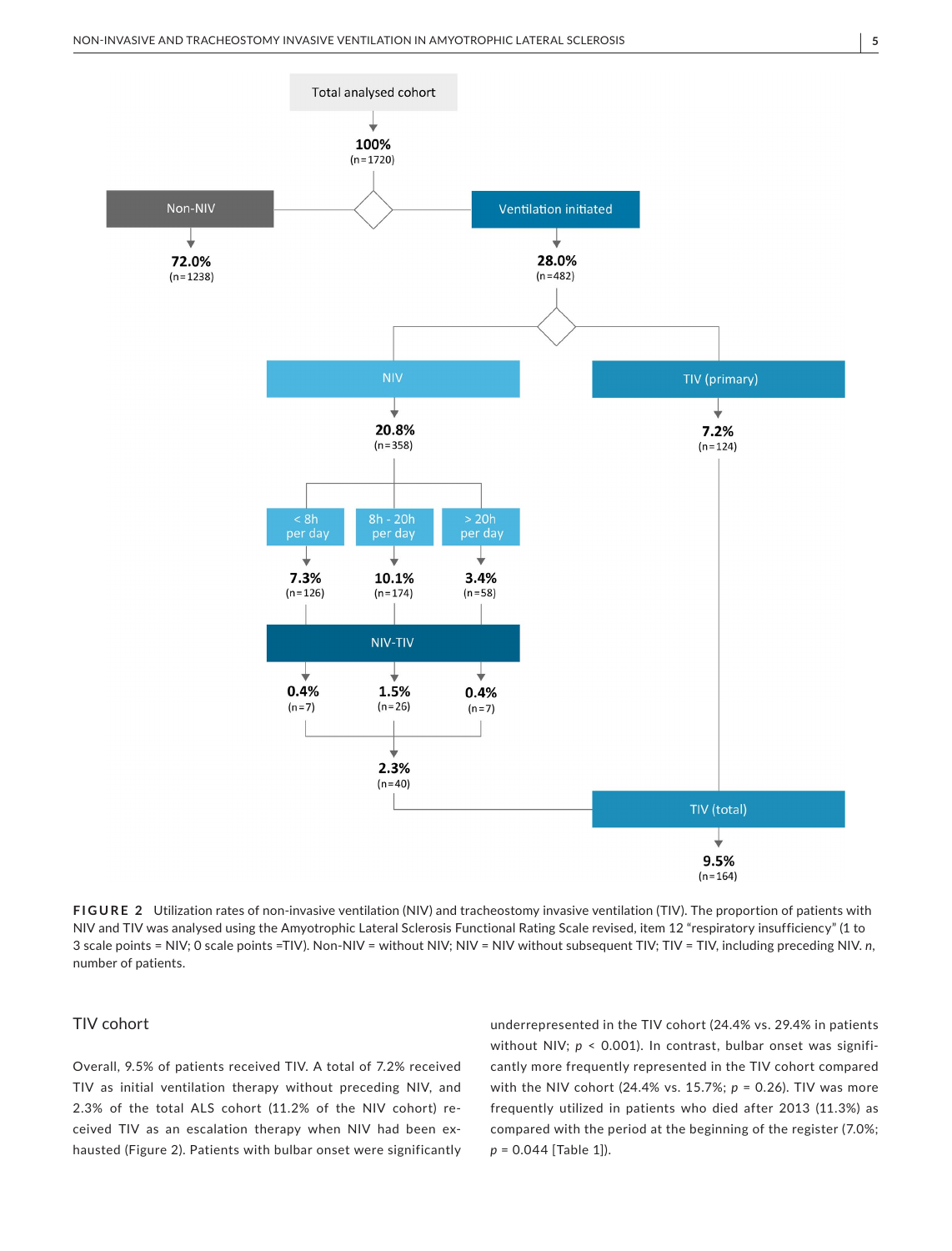| Variable                  | Total cohort, (95% CI),<br>$n = 1720$                                                       | $\cdot$ <sup>a</sup> | Non-NIV cohort (95% CI),<br>$n = 1238$                                                                                                                                                               | $\mathbf{a}^{\dagger}$ | NIV cohort, (95% CI),<br>$n = 318$ | $\mathbf{a}^{\dagger}$ | TIV cohort, (95% CI),<br>$n = 164$ | $\overline{a}$ |
|---------------------------|---------------------------------------------------------------------------------------------|----------------------|------------------------------------------------------------------------------------------------------------------------------------------------------------------------------------------------------|------------------------|------------------------------------|------------------------|------------------------------------|----------------|
| Total patients            | 38.09 (35.83-40.35)                                                                         | n/a                  | $33.62(31.60 - 35.65)$                                                                                                                                                                               | n/a                    | 40.76 (37.22-44.30)                | n/a                    | 82.11 (68.65-95.57)                | n/a            |
| Gender                    |                                                                                             |                      |                                                                                                                                                                                                      |                        |                                    |                        |                                    |                |
| Female                    | 35.79 (33.36-38.22)                                                                         | 0.025                | 33.16 (30.99-35.32)                                                                                                                                                                                  | 0.222                  | 42.43 (35.93-48.94)                | 0.742                  | $60.92(38.28 - 83.56)$             | 0.030          |
| Male                      | 40.76 (37.32-44.19)                                                                         |                      | 34.61 (30.74-38.46)                                                                                                                                                                                  |                        | 39.90 (36.09-43.72)                |                        | 89.28 (64.51-114.04)               |                |
| Type of onset             |                                                                                             |                      |                                                                                                                                                                                                      |                        |                                    |                        |                                    |                |
| Spinal                    | 44.44 (40.97-47.92)                                                                         | 0.001                | $(31(35.07 - 43.55))$<br>8                                                                                                                                                                           | 100.001                | 43.45 (38.65-48.26)                | 0.003                  | 91.23 (72.25-110.18)               | 0.001          |
| Bulbar                    | 30.03 (27.84-32.23)                                                                         |                      | 27.93 (25.79-30.06)                                                                                                                                                                                  |                        | 32.01 (28.72-35.29)                |                        | 58.39 (42.30-74.48)                |                |
| Age at onset              |                                                                                             |                      |                                                                                                                                                                                                      |                        |                                    |                        |                                    |                |
| ≤60 years                 | 59.54 (50.51-68.57)                                                                         | 0.001                | 50.79 (42.60-58.98)                                                                                                                                                                                  | 0.001                  | 51.58 (39.54-63.62)                | $-0.001$               | 117.53 (81.24-153.83)              | $-0.001$       |
| >60 years                 | 32.73 (31.06.34.40)                                                                         |                      | $.20(28.38 - 32.02)$<br>$\overline{3}$                                                                                                                                                               |                        | 37.20 (34.16-40.25)                |                        | 55.92 (47.80-64.04)                |                |
| $\geqq$                   |                                                                                             |                      |                                                                                                                                                                                                      |                        |                                    |                        |                                    |                |
| Yes                       | 43.98 (39.12-48.84)                                                                         | 0.063                | n/a (n/a-n/a)                                                                                                                                                                                        | n/a                    | n/a (n/a-n/a)                      | n/a                    | 103.52 (86.31-120.73)              | 0.148          |
| $\frac{1}{2}$             | 36.25 (33.84-38.66)                                                                         |                      | n/a (n/a-n/a)                                                                                                                                                                                        |                        | n/a (n/a-n/a)                      |                        | 76.05 (58.27-93.83)                |                |
| $\geq$                    |                                                                                             |                      |                                                                                                                                                                                                      |                        |                                    |                        |                                    |                |
| Yes                       | 82.11 (68.65-95.57)                                                                         | 0.001                | n/a (n/a-n/a)                                                                                                                                                                                        | n/a                    | n/a (n/a-n/a)                      | n/a                    | n/a (n/a-n/a)                      | n/a            |
| $\frac{\circ}{2}$         | 35.59 (33.80-37.39)                                                                         |                      | n/a (n/a-n/a)                                                                                                                                                                                        |                        | n/a (n/a-n/a)                      |                        | n/a (n/a-n/a)                      |                |
| PEG                       |                                                                                             |                      |                                                                                                                                                                                                      |                        |                                    |                        |                                    |                |
| Yes                       | 38.45 (35.40-41.51)                                                                         | 0.414                | 30.03 (27.89-32.17)                                                                                                                                                                                  | 0.001                  | 42.40 (36.56-48.24)                | 0.611                  | 82.73 (69.64-95.82)                | 0.292          |
| $\frac{1}{2}$             | 37.83 (34.71-40.94)                                                                         |                      | 36.61 (32.80-40.43)                                                                                                                                                                                  |                        | 40.76 (36.30-45.21)                |                        | 66.09 (40.95-91.23)                |                |
| Riluzole                  |                                                                                             |                      |                                                                                                                                                                                                      |                        |                                    |                        |                                    |                |
| Yes                       | 37.70 (35.36-40.04)                                                                         | 0.688                | 33.49 (31.44-35.53)                                                                                                                                                                                  | 0.672                  | 39.38 (34.86-43.89)                | 0.935                  | 86.58 (68.74-104.41)               | 0.025          |
| $\frac{1}{2}$             | 40.26 (35.21-45.32)                                                                         |                      | $.20(27.17 - 43.22)$<br>35                                                                                                                                                                           |                        | 43.45 (37.76-49.15)                |                        | 56.51 (17.03-96.00)                |                |
| <b>BMI</b> at last visit  |                                                                                             |                      |                                                                                                                                                                                                      |                        |                                    |                        |                                    |                |
| $>18.5 \text{ kg/m}^2$    | 39.90 (36.12-43.68)                                                                         | 10010                | 35.20 (30.38-40.01)                                                                                                                                                                                  | 100.001                | 44.38 (37.78-50.97)                | 0.016                  | $110.26 (n/a-n/a)$                 | 0.525          |
| $\leq 18.5~\text{kg/m}^2$ | 27.93 (24.43-31.43)                                                                         |                      | 26.61 (23.42-29.80)                                                                                                                                                                                  |                        | 32.17 (24.86-39.48)                |                        | n/a (na-n/a)                       |                |
| ETD                       |                                                                                             |                      |                                                                                                                                                                                                      |                        |                                    |                        |                                    |                |
| $\frac{1}{2}$             | 39.01 (36.62-41.40)                                                                         | 0.001                | 34.77 (32.53-37.01)                                                                                                                                                                                  | 0.001                  | 41.97 (38.28-45.67)                | 0.245                  | 84.87 (69.02-100.71)               | 0.030          |
| Yes                       | 31.97 (27.43-36.52)                                                                         |                      | .99 (22.06-29.91)<br>25                                                                                                                                                                              |                        | 38.45 (30.73-46.17)                |                        | 56.22 (28.28-84.16)                |                |
|                           | Non-NIV = without NIV, NIV = NIV without subsequent TIV, TIV = TIV, including preceded NIV. |                      | Abbreviations: BMI, body mass index; CI, confidence interval; FTD, frontotemporal dementia; n, number of participants; NIV, non-invasive ventilation; PEG, percutaneous endoscopic gastrostomy; TIV, |                        |                                    |                        |                                    |                |

TABLE 2 Median survival from symptom onset in months. **TABLE 2** Median survival from symptom onset in months.

**6** 

Abbreviations: BMI, body mass index; CI, confidence interval; FTD, frontotemporal dementia; n, number<br>tracheostomy with invasive ventilation; n/a, not applicable. \*Significant differences were assessed by log-rank test; a p-value <0.05 was considered significant. \*Significant differences were assessed by log-rank test; a *p*-value <0.05 was considered significant. tracheostomy with invasive ventilation; n/a, not applicable.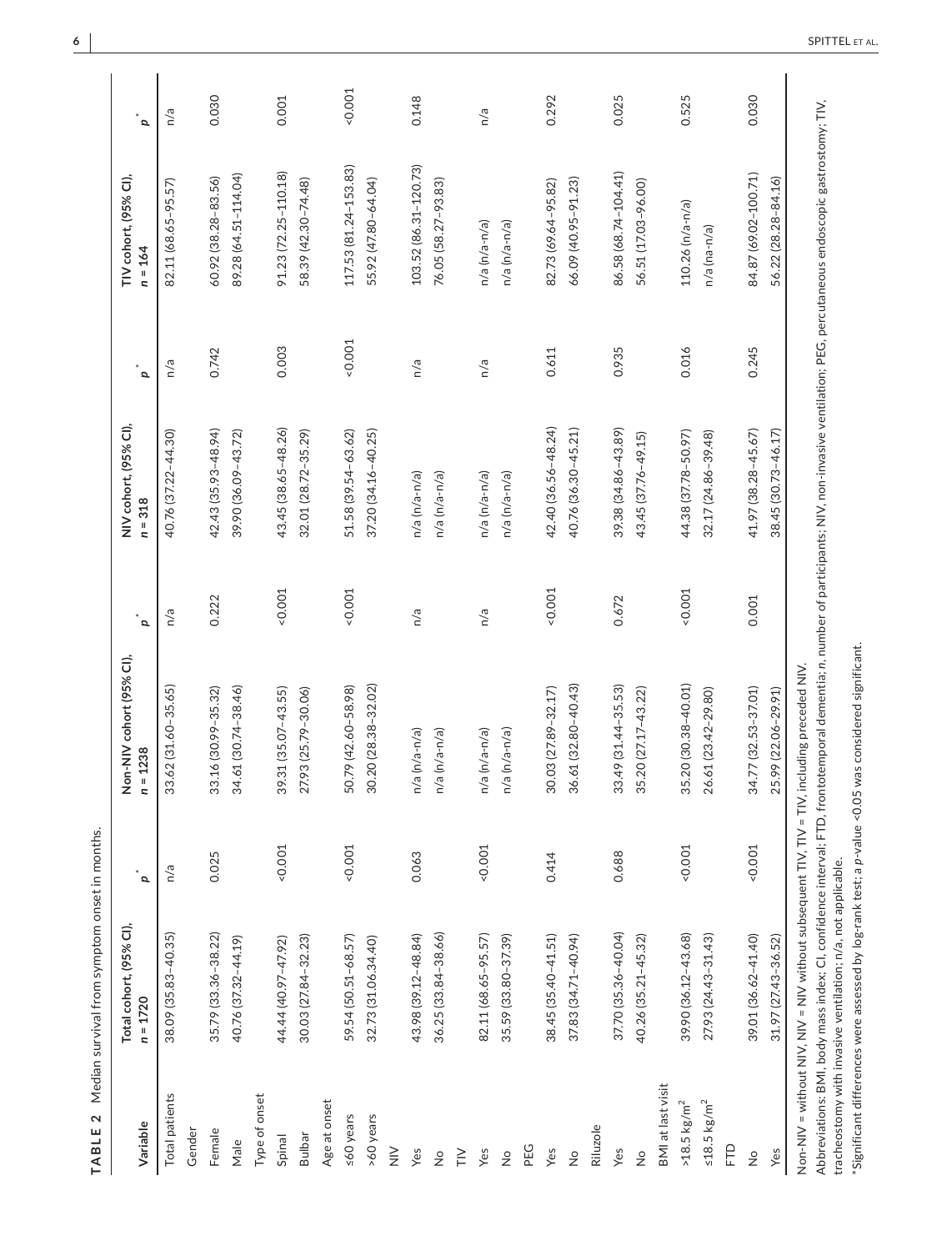

**FIGURE 3** Kaplan–Meier survival probability for patients with non-invasive ventilation (NIV) and tracheostomy invasive ventilation (TIV). Non-NIV = without NIV, NIV = NIV without subsequent TIV, TIV = TIV, including preceding NIV. *n*, number of patients.

#### **Survival prognosis**

## Non-NIV cohort

The median survival prognosis in the non-NIV cohort was 33.62 months (95% confidence interval [CI] 31.60–35.65; Table 2, Figure S3). The 1-, 3- and 5-year survival probabilities were 92.6% (SE 0.01), 46.7% (SE 0.02) and 29.5% (SE 0.02), respectively (Figure 3). Adjusted for potentially interacting covariates, the Cox regression analysis showed significant hazard ratios for spinal type of onset (1.38, 95% CI 1.12–1.70; *p* = 0.002), age at onset ≤60 years (2.00, 95% CI 1.63-2.44; *p* < 0.001), BMI >18.5 kg/m<sup>2</sup> (1.59, 95% CI 1.25–2.03; *p* < 0.001), and non-presence of FTD (1.31, 95% CI 1.02–1.69; *p* = 0.035 [Table 3]).

## NIV cohort

The median survival prognosis in the NIV cohort was 40.76 months (95% CI 37.22–44.30), showing a survival difference of 7 months compared with the non-NIV cohort (Table 2, Figure S3). Correspondingly, the median survival after initiation of NIV was 13 months. The 1-, 3 and 5-year survival probability was 97.8% (SE 0.01), 57.9% (SE 0.03) and 34.1% (SE 0.03), respectively (Figure 3). Survival probability in

the NIV cohort was substantially higher as compared to the non-NIV cohort (3-year survival probability of 57.9% vs. 46.7%, respectively). Adjusted for potentially interacting covariates, the Cox regression analysis showed significant hazard ratios for age at onset ≤60 years  $(1.82, 95\% \text{ CI } 1.21 - 2.74; p = 0.004)$  and BMI > 18.5 kg/m<sup>2</sup> (2.70, 95%) CI 1.48–4.93; *p* = 0.001 [Table 3]).

## TIV cohort

The median survival prognosis in the TIV cohort was 82.11 months (95% CI 68.65–95.57), showing a survival difference of 48 months as compared with the non-NIV cohort and a median survival after initiation of TIV of 25 months (Table 2, Figure S3). The 1-, 3- and 5-year survival probabilities were 97.6% (SE 0.01), 81.9% (SE 0.03) and 59.7% (SE 0.04), respectively (Figure 3). In the TIV cohort, a significantly higher survival probability was demonstrated in comparison with both the non-NIV and the NIV cohorts (3-year survival for TIV, NIV and non-NIV of 81.9%, 57.9% and 46.7%, respectively). Adjusted for potentially interacting covariates, the Cox regression analysis showed significant hazard ratios for spinal type of onset (3.39, 95% CI 1.15–9.93; *p* = 0.026), onset age ≤60 years (2.79, 95% CI 1.03–7.59; *p* = 0.044), PEG utilization (4.89, 95% CI 1.18–20.25; *p* = 0.029), and intake of riluzole (3.84, 95% CI 1.26–11.71; *p* = 0.018 [Table 3]).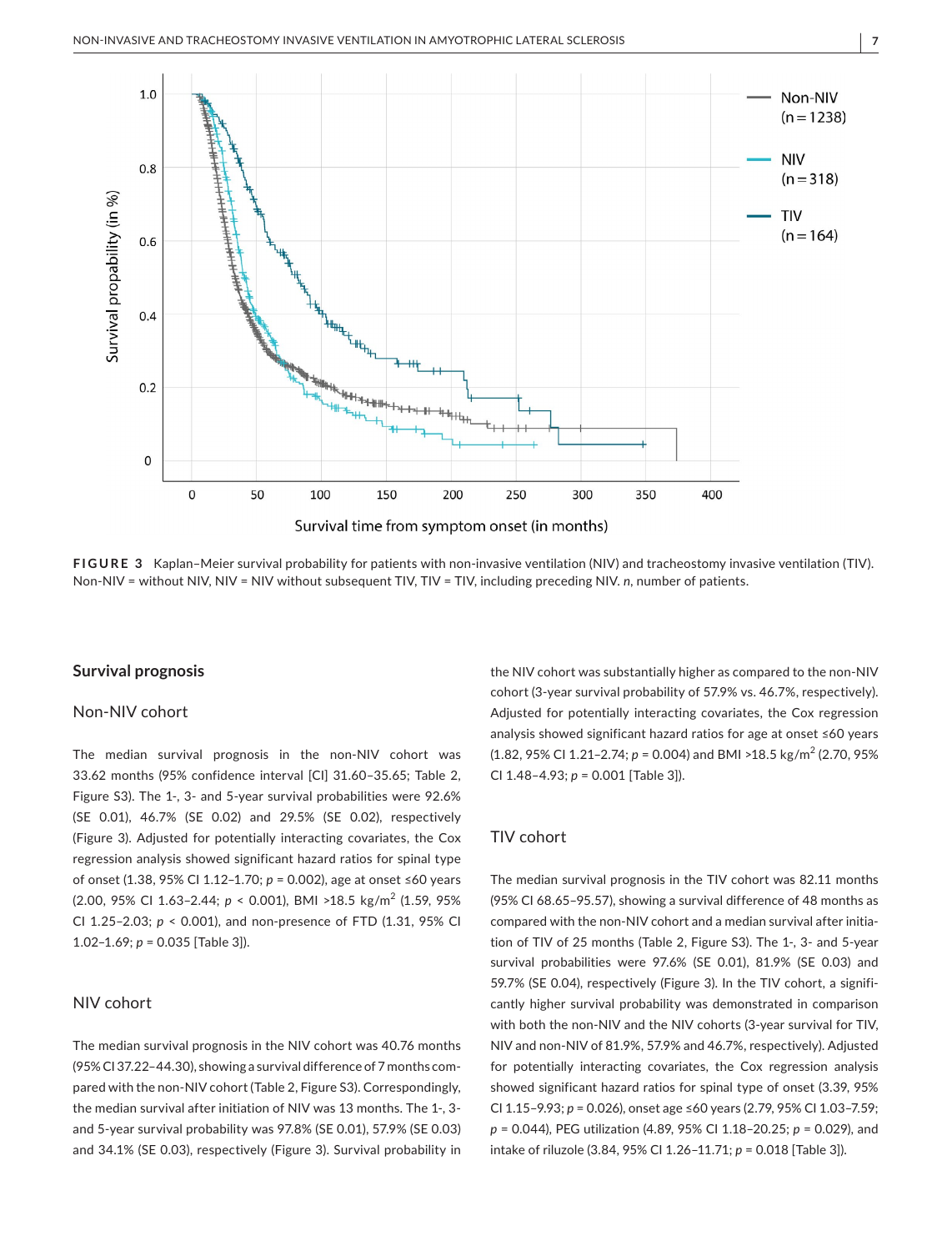**TABLE 3** Factors significantly influencing prolonged survival in multiple Cox regression

| <b>Variable</b>                  | Total cohort, (95%<br>$Cl$ ), $n = 1720$ | p       | Non-NIV cohort (95%<br>$Cl$ ), $n = 1238$ | p       | NIV cohort, (95%<br>$Cl$ ), $n = 318$ | p     | TIV cohort, (95%<br>CI), $n = 164$ | p     |
|----------------------------------|------------------------------------------|---------|-------------------------------------------|---------|---------------------------------------|-------|------------------------------------|-------|
|                                  |                                          |         |                                           |         |                                       |       |                                    |       |
| Male gender                      | $1.08(0.92 - 1.27)$                      | 0.344   | $1.07(0.89 - 1.28)$                       | 0.479   | $1.51(0.96 - 2.36)$                   | 0.073 | $0.37(0.12 - 1.21)$                | 0.078 |
| Type of<br>onset:<br>spinal      | $1.46(1.21 - 1.76)$                      | < 0.001 | $1.38(1.12 - 1.70)$                       | 0.002   | $1.36(0.76 - 2.44)$                   | 0.298 | $3.39(1.15 - 9.93)$                | 0.026 |
| Age at onset<br>$≤60$ years      | $2.00(1.68 - 2.39)$                      | 0.001   | $2.00(1.63 - 2.44)$                       | < 0.001 | $1.82(1.21 - 2.74)$                   | 0.004 | 2.79 (1.03-7.59)                   | 0.044 |
| NIV: yes                         | $1.08(0.88 - 1.32)$                      | 0.472   | n/a                                       | n/a     | n/a                                   | n/a   | $0.86(0.26 - 2.83)$                | 0.862 |
| TIV: yes                         | $2.07(1.32 - 3.25)$                      | 0.001   | n/a                                       | n/a     | n/a                                   | n/a   | n/a                                | n/a   |
| PEG: yes                         | $0.87(0.71 - 1.07)$                      | 0.182   | $0.80(0.63 - 1.01)$                       | 0.056   | $1.01(0.60 - 1.68)$                   | 0.979 | $4.89(1.18 - 20.25)$               | 0.029 |
| $BM^c > 18.5$<br>$\text{kg/m}^2$ | $1.66(1.32 - 2.07)$                      | 0.001   | $1.59(1.25 - 2.03)$                       | < 0.001 | $2.70(1.48 - 4.93)$                   | 0.001 | $1.19(0.13 - 10.58)$               | 0.876 |
| Riluzole: yes                    | $1.15(0.97 - 1.36)$                      | 0.121   | $1.12(0.92 - 1.35)$                       | 0.263   | $0.99(0.64 - 1.55)$                   | 0.978 | $3.84(1.26 - 11.71)$               | 0.018 |
| FTD: no                          | $1.28(1.03 - 1.61)$                      | 0.030   | $1.31(1.02 - 1.69)$                       | 0.035   | $1.20(0.67 - 2.15)$                   | 0.544 | 1.92 (0.47-7.82)                   | 0.365 |

Non-NIV = without NIV, NIV = NIV without subsequent TIV, TIV = TIV, including preceded NIV.

Abbreviations: BMI, body mass index; CI, confidence interval; FTD, frontotemporal dementia; n, number of participants; NIV, non-invasive ventilation; PEG, percutaneous endoscopic gastrostomy; TIV, tracheostomy with invasive ventilation; n/a, not applicable.

<sup>a</sup>NIV was considered a covariate in total cohort and TIV cohort.

<sup>b</sup>TIV was considered a covariate in total cohort.

c Measured at last patient visit.

\*Significant differences were assessed by log-rank test; a *p* value <0.05 was considered significant.

# **DISCUSSION**

#### **Sample selection**

In this study, ventilation therapy was analysed in a reference ALS centre covering approximately 10% of the ALS population in Germany [24]. Systematic data assessment was facilitated by a single-centre register and the use of a digital management platform (APST) [25–29]. The digitalization of care provision via the APST platform allowed a longitudinal assessment of the journey of the disease in the largest German cohort to date, in terms of patient numbers and completeness of survival data. Survival data were either drawn from specialist ALS centres or collected by designated APST case managers. Despite these advantages, the study also has some limitations. The study was confined to a specialized ALS centre. Thus, we cannot exclude the possibility that key figures for NIV/TIV could differ outside dedicated ALS centres. It is conceivable that TIV may be overrepresented in the cohort, as decisions in favour of TIV may be linked to optimized care provision that is more likely at specialized ALS centres [7]. Moreover, the data were drawn from a singlecentre database which may limit the generalizability of our results. Patients without clinical assessment within the last 6 months of the observation period or before death were logistically regarded as lost to follow-up and excluded – mainly due to travel barriers – as we were unable to assess their clinical characteristics (36%). However, we cannot exclude bias with regard to selection of more severely

affected patients, and an association with a higher likelihood of loss to follow-up. Furthermore, we cannot preclude unrecorded changes in treatment for some cases in this period of time, which may lead to underreporting in the NIV/TIV cohorts.

## **Utilization rates for NIV and TIV**

Overall, the proportion of patients receiving ventilation therapy (28%) was lower than expected. Surprisingly, NIV utilization (at 21% only) was particularly low, although evidence from a pivotal trial showed that mask ventilation is beneficial, a fact leading to recommendation for NIV in treatment guidelines [1,30]. The same NIV rate was reported in an Italian study [31] covering a cohort that was large by comparison, in a similar study setting. Also, NIV rates in Australia were similar (23%) [32]. Higher rates were reported in Japan (26%), the United States (34%) and Italy (44%–48%), while Taiwan reported lower rates (17%) [8,10,11,33,34]. It is worth discussing whether poor tolerance of NIV in patients with bulbar syndrome may account for the low provision rate [33,35,36]. The findings in our cohort contribute to this notion, as only 11% of patients with bulbar-onset ALS ended up receiving NIV. However, a significantly higher percentage of patients with spinal-onset ALS (21%) were treated with NIV (*p* < 0.001).

In addition to methodological limitations, reduced access to NIV provision may account for the overall low NIV utilization rate. Patient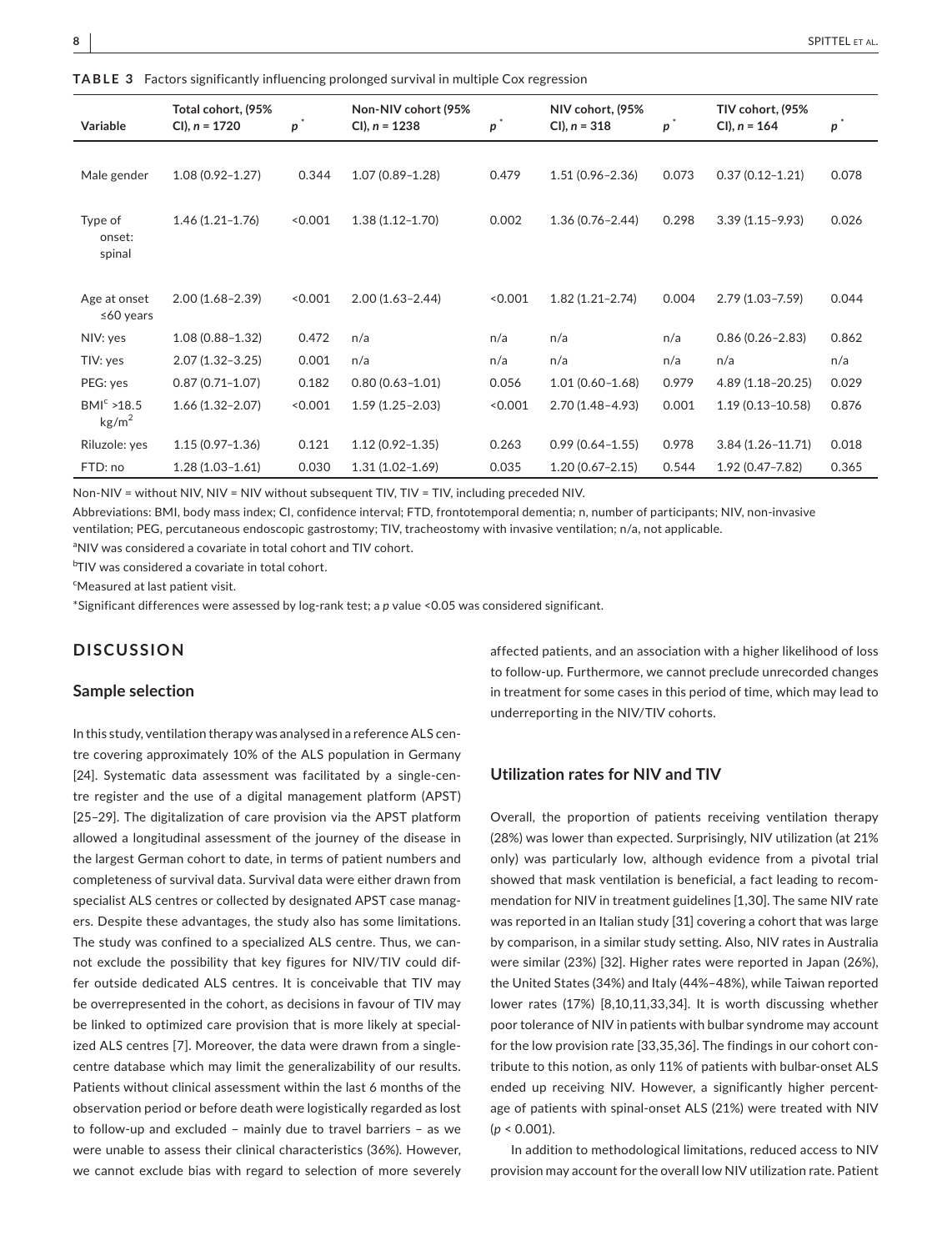access is closely related to the availability of home care structures as most ALS patients are dependent on nursing personnel for the handling of the mask. However, in Germany, NIV-related nursing is not covered by the (otherwise well developed) health insurance system. The potential impact of social and financial constraints on NIV utilization was also discussed in the context of other healthcare systems [11,36].

Furthermore, the counterbalancing of benefits (extended lifespan, alleviation of symptoms) and burden (e.g., perceived dependence on medical equipment and nursing, aerophagia, noise disturbance) of the mask may play a part in the rejection of NIV. In principle, the palliative concept of withholding NIV (in favour of symptomatic pharmacotherapy and other forms of palliation) have to be considered [37]. There are multiple and interdependent reasons for the rather low utilization rate for NIV and for the various challenges in connection with NIV. However, these were not elucidated in this study. Answers to such issues – at pathophysiological, healthcare and psychosocial levels – could help to counteract the low NIV provision rate. The utilization rate for TIV (9.5%) in our cohort was lower than in Japan (15%–33%), and Taiwan (21%) [34], but in the same range as rates reported in studies from Italy, 10%–11% [7,38,39]. As previously discussed in NIV, the complexity of the underlying reasons for the relatively low utilization rate of TIV also has to be considered. Methodological limitations, equivalent to the impact of bulbar syndrome in NIV, do not apply to TIV. Also, patient access to TIV and, thereby, home care nursing is not a limiting factor as TIV-related nursing is fully covered by the German healthcare system. In the light of the few procedural limitations and full coverage of TIV, the focus must be on psychosocial factors in the decision-making process for or against. The balancing of benefits (increased survival, symptom control) and downsides (e.g., loss of the speech faculty following tracheostomy, diminished autonomy and privacy in the context of 24-h home-nursing) may result in withholding of TIV [37]. Moreover, patients who have already undergone NIV treatment for months on end may not wish to escalate to TIV, as this is associated with disease progression and associated limitations. The low rate of NIV before TIV may also be influenced by the low NIV incidence in the first place. In fact, at the study centre, the decision-making process for TIV which is done electively is embedded in a multi-step Advance Care Planning (ACP) scheme. This shared decision is documented in the advanced directive and related documents. The ACP process was established to prevent TIV initiation in an emergency situation that – given the ACP concept – occurs rarely and is mostly confined to acute clinical events such as aspiration pneumonia. Although the actual number of patients who received TIV in an emergency situation was not recorded in this study, it is conceivable that the ACP concept may have contributed to the low TIV initiation rate compared with other studies [15,40–43].

Remarkably, the TIV initiation rate changed during the course of the observation period; TIV utilization was significantly higher for patients who died after 2013 (11%) than for patients who died before 2013 (7%; *p* > 0.044). Compared with earlier years, an increase in TIV initiation rates was also found in a Japanese ALS cohort [8].

Improved patient participation and associated enhancement of quality of life could be one of the reasons why ALS patients are more likely to opt for TIV nowadays. Through the increasing provision (and acceptance) of advanced communication systems and other assistive technologies for patients, and the spreading of digital communication in the societal mainstream, patients with ALS have better and more numerous options for participating in life [13,40].

Another important and equally unexpected finding related to the utilization rate of TIV following NIV was that the vast majority of patients (89%) treated with NIV were subsequently not treated with TIV. It appears that TIV did not represent a predetermined treatment escalation when NIV had been exhausted. In the TIV cohort, patients with bulbar syndrome presenting with dysphagia were overrepresented (76%) as compared with the NIV cohort (22%; Table 1). This finding supports the notion that TIV was the primary treatment option when the bulbar syndrome posed a methodological barrier for NIV. Interestingly, the proportion of patients with primary TIV (without preceding NIV) was significantly higher (26%) than the proportion of patients who had previously received NIV (8%). Strikingly, only 11% of patients treated with NIV opted for treatment escalation with TIV. A low escalation rate (<1%) from invasive ventilation was also found among NIV patients with continuous mask ventilation (>20 h of daily ventilation time; Figure 2).

## **Survival prognosis**

Survival after symptom onset for non-NIV patients was only 34 months (Table 2). In the NIV cohort, the survival prognosis was improved (41 months). However, the survival benefit in the NIV as compared with the non-NIV cohort did not reach statistical significance. This surprising observation may be attributable to the differences in clinical characteristics between non-NIV cohorts and the intervention group. It is conceivable that patients with a slower progression rate and improved prognosis in their natural course of disease constitute a selection bias for the non-NIV group. This hypothesis is supported by the Kaplan–Meier test demonstrating that there is a subgroup of non-ventilated patients with long-term survival (Figure 3). However, no specific investigation was performed into the clinical factors that are crucial for long-time survival and absence of ventilation support, that is, topical variants, a fact that represents a limitation of this study. Better survival rates were found in other European countries (23–30 months), [44–46] but a similar rate was reported in an Italian case series, based on a large population and equal to that reported in a controlled pivotal trial [3,31]. However, a head-to-head comparison of both studies is not justified as the present study was a non-randomized study in which survival prognosis was adjusted by multiple prognostic factors of applicability (e.g., bulbar syndrome, presence of FTD), accessibility (e.g., availability of treatment options) and acceptance of NIV (e.g., withholding of treatment). Spinal onset, younger age at symptom onset and higher BMI were associated with longer survival in patients with NIV. The absence of FTD was associated with longer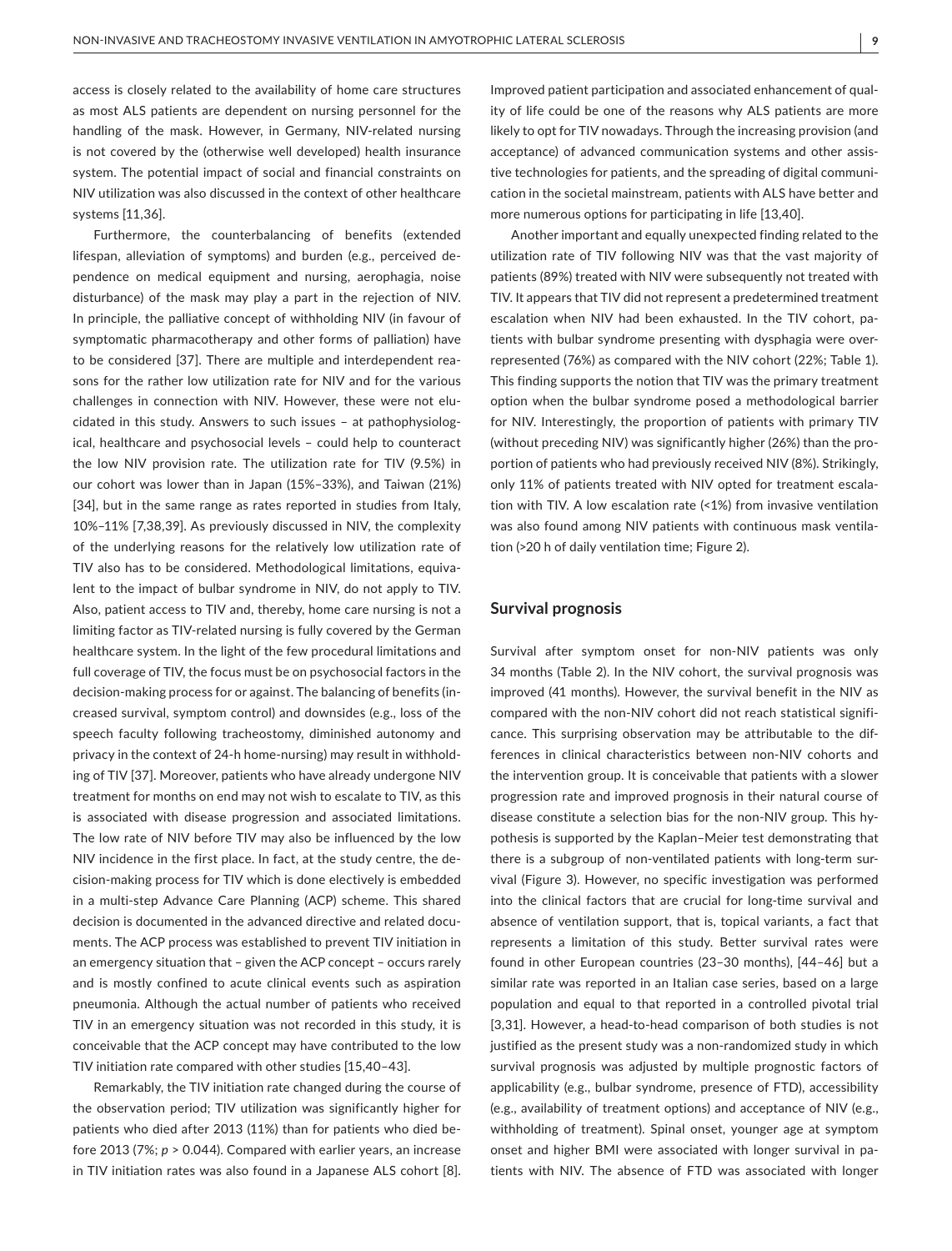survival, although not significantly so; this finding was also observed in an Italian study [23]. After adjustment for covariates, in the NIV cohort, prolonged survival was significantly correlated with younger age at symptom onset and a higher BMI (Table 3). The observation that longer survival was related to younger age at disease onset and utilization of PEG was also found to be true in the large Italian population-based study [31].

As previously reported and as expected, TIV prolonged survival significantly (82 months). Furthermore, NIV–TIV brought an additional survival benefit over TIV alone (21 months; Table 2). The results of the present study contribute to the notion that NIV in combination with subsequent TIV provided the longest survival (103.5 months) period. However, the interindividual variability of survival while on TIV was remarkable, with a range from 69 to 96 months, at a 95% CI. This variability in prognosis underlines the complexity of survival in a multivariant setting of clinical (e.g., age, ophthalmoplegia), psychosocial (e.g., individual resources, availability of assistive technology) and cultural determinants (e.g., ethical issues of discontinuation). In fact, in the TIV cohort, prolonged survival was significantly correlated with male gender, spinal type of onset, younger age at symptom onset, intake of riluzole and non-presence of FTD (Table 2). After adjustment of the covariates, spinal type of onset, younger age at symptom onset, utilization of PEG and intake of riluzole were significant influencing factors (Table 3). Accordingly, in an univariate analysis, the influence of gender and FTD on survival should be interpreted with caution. Other studies also confirmed the impact of age on survival [11,47]. In a previous study, we found that incidence of ophthalmoplegia in 41% of long-term ventilated patients was an important turning point in the patient´s decision-making process to withdraw from TIV [37].

The median survival after initiation of TIV was 25 months and comparable to reports from Italy and Denmark (19–22 months) [11,13,48], but longer than in one other Italian study, and studies from Spain and the UK (8–10 months) [7,12,42]. In contrast to our register and cohorts in other European countries, longer survival was only recently reported with TIV in Japan, with a mean survival of more than 11 years [38]. Although the reasons for differences in survival prognoses have not been analysed systematically, this finding may reflect economic and cultural differences among countries. This finding, the indication criteria and the timing of both the initiation of TIV and the discontinuation of invasive ventilation may have an important impact on survival with TIV. Acceptability of TIV withdrawal is a marked distinguishing factor in the use of TIV between Japan and Europe as well as among European countries, and needs to be duly considered.

In conclusion, the utilization rate for NIV was low, although this treatment option represents the standard of care. TIV was started predominantly without previous NIV in patients with bulbar syndrome and, to a lesser degree, as treatment escalation when NIV had been exhausted. NIV provided a significant survival benefit that was greater than previously reported. As expected, TIV added a further survival benefit, although the survival prognosis was highly variable. The reasons for refraining from ventilation therapy and

the variability in survival prognosis are complex and warrant further investigation. Furthermore, real-world data on the utilization of NIV/TIV and survival prognosis in a multicentre approach may be of importance for the planning and analysis of clinical trials on disease-modifying medicines for which an impact on survival, beyond functional endpoints, is expected.

## **ACKNOWLEDGEMENTS**

The authors wish to thank the "*Boris Canessa ALS Stiftung"* (Düsseldorf), "*Initiative für Menschen mit ALS*" (Berlin) and the "*Bremer ALS Stiftung*" (Bremen), for co-funding this work and continuous support. The authors also wish to thank Ms Carolin Herrmann of the Institute of Biometry and Clinical Epidemiology of the *Charité – Universitätsmedizin Berlin* for her statistical advice. Open access funding enabled and organized by ProjektDEAL.

#### **CONFLICT OF INTERESTS**

T.M. and C.M. are founders of the digital management and research platform "APST" and hold shares in Ambulanzpartner Soziotechnologie APST GmbH.

#### **AUTHOR CONTRIBUTIONS**

S.S. and T.M. designed and conceptualized the study, analysed and interpreted the data, and drafted the manuscript for intellectual content. D.K. and A.M. had a major role in data acquisition, interpreted the data, and revised the manuscript for intellectual content. B.W. had a major role in data collection and preparation of data. B.K., K.K., J.N. and C.M. had a major role in data acquisition and revised the manuscript for intellectual content.

## **DATA AVAILABILITY STATEMENT**

The data that support the findings of this study are available from the corresponding author upon reasonable request.

## **ORCID**

*Susanne Spittel* <https://orcid.org/0000-0001-9471-7798>

#### **REFERENCES**

- 1. Andersen PM, Abrahams S, Borasio GD, et al. EFNS guidelines on the clinical management of amyotrophic lateral sclerosis (MALS)– revised report of an EFNS task force. *Eur J Neurol*. 2012;19:360-375.
- 2. Andersen PM, Borasio GD, Dengler R, et al. Good practice in the management of amyotrophic lateral sclerosis: clinical guidelines. An evidence-based review with good practice points. *Amyotroph Lateral Scler*. 2007;8:195-213.
- 3. Bourke SC, Tomlinson M, Williams TL, Bullock RE, Shaw PJ, Gibson GJ. Effects of non-invasive ventilation on survival and quality of life in patients with amyotrophic lateral sclerosis: a randomised controlled trial. *Lancet Neurol*. 2006;5:140-147.
- 4. Ludolph and AC. Amyotrophe Lateralsklerose (Motoneuronerkrankungen). In: Diener HC, ed. *Leitlinien für Diagnostik und Therapie in der Neurologie Stuttgart*. New York, NY: Thieme; 2012:254-263.
- 5. Turner MR, Faull C, McDermott CJ, Nickol AH, Palmer J, Talbot K. Tracheostomy in motor neurone disease. *Pract Neurol*. 2019;19:467-475.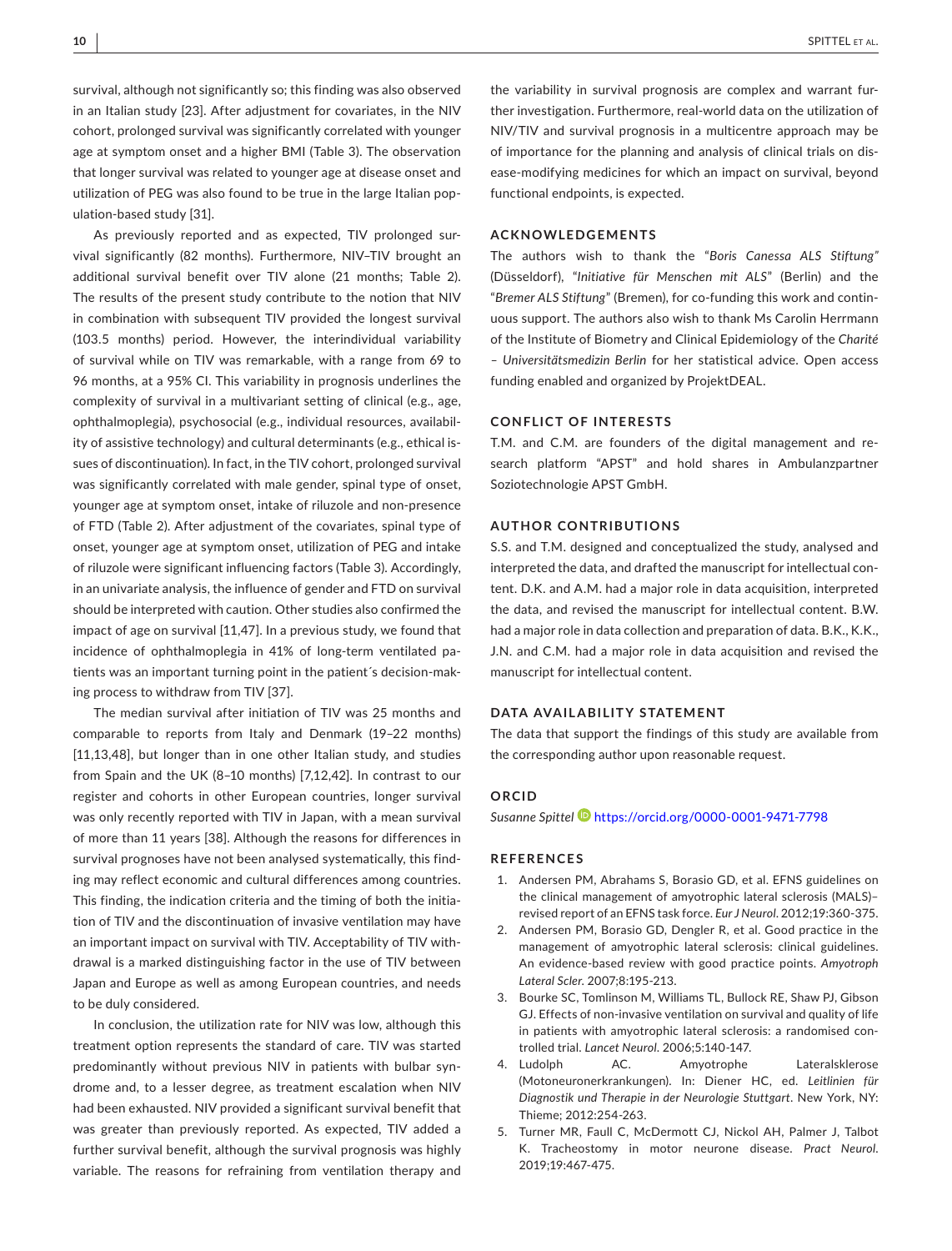- 6. Kimura F. Tracheostomy and invasive mechanical ventilation in amyotrophic lateral sclerosis: decision-making factors and survival analysis. *Rinsho Shinkeigaku [Clin Neurol]*. 2016;56:241-247.
- 7. Chio A, Calvo A, Ghiglione P, Mazzini L, Mutani R, Mora G. Tracheostomy in amyotrophic lateral sclerosis: a 10-year population-based study in Italy. *J Neurol Neurosurg Psychiatry*. 2010;81:1141-1143.
- 8. Tagami M, Kimura F, Nakajima H, et al. Tracheostomy and invasive ventilation in Japanese ALS patients: decision-making and survival analysis: 1990–2010. *J Neurol Sci*. 2014;344(1-2):158–164.
- 9. Dreyer PS, Felding M, Klitnaes CS, Lorenzen CK. Withdrawal of invasive home mechanical ventilation in patients with advanced amyotrophic lateral sclerosis: ten years of Danish experience. *J Palliat Med*. 2012;15:205-209.
- 10. Georgoulopoulou E, Fini N, Vinceti M, et al. The impact of clinical factors, riluzole and therapeutic interventions on ALS survival: a population based study in Modena, Italy. *Amyotroph Lateral Scler Frontotemporal Degener*. 2013;14:338-345.
- 11. Fini N, Georgoulopoulou E, Vinceti M, et al. Noninvasive and invasive ventilation and enteral nutrition for ALS in Italy. *Muscle Nerve*. 2014;50:508-516.
- 12. Chadwick R, Nadig V, Oscroft NS, Shneerson JM, Smith IE. Weaning from prolonged invasive ventilation in motor neuron disease: analysis of outcomes and survival. *J Neurol Neurosurg Psychiatry*. 2011;82:643-645.
- 13. Vianello A, Arcaro G, Palmieri A, et al. Survival and quality of life after tracheostomy for acute respiratory failure in patients with amyotrophic lateral sclerosis. *J Crit Care*. 2011;26(329):e7-14.
- 14. Winterholler MG, Erbguth FJ, Hecht MJ, Heuss D, Neundorfer B. Survival with artificial respiration at home. An open, prospective study on home ventilation for neuromuscular diseases, in particular, the situation of ALS patients. *Nervenarzt*. 2001;72:293-301.
- 15. Borasio GD, Gelinas DF, Yanagisawa N. Mechanical ventilation in amyotrophic lateral sclerosis: a cross-cultural perspective. *J Neurol*. 1998;245:S7-12.
- 16. Borasio GD, Voltz R. Discontinuation of mechanical ventilation in patients with amyotrophic lateral sclerosis. *J Neurol*. 1998;245:717-722.
- 17. Vandenbroucke JP, von Elm E, Altman DG, et al. Strengthening the Reporting of Observational Studies in Epidemiology (STROBE): explanation and elaboration. *PLoS Med*. 2007;4:e297.
- 18. Brooks BR, Miller RG, Swash M, Munsat TL. El Escorial revisited: revised criteria for the diagnosis of amyotrophic lateral sclerosis. *Amyotroph Lateral Scler Other Motor Neuron Disord*. 2000;1:293-299.
- 19. Ackermann H, Arendt G, Baron R, et al. Amyotrophe Lateralsklerose (Motoneuronerkrankungen). In: Diener HC, Putzki N, eds. *Leitlinien für Diagnostik und Therapie in der Neurologie*, vol. 4. Stuttgart, Germany: Thieme; 2012:205-212.
- 20. Kaplan EL, Meier P. Nonparametric estimation from incomplete observations. *J Am Stat Assoc*. 1958;53:457-481.
- 21. Kasarskis EJ, Berryman S, Vanderleest JG, Schneider AR, McClain CJ. Nutritional status of patients with amyotrophic lateral sclerosis: relation to the proximity of death. *Am J Clin Nutr*. 1996;63:130-137.
- 22. Desport JC, Preux PM, Truong TC, Vallat JM, Sautereau D, Couratier P. Nutritional status is a prognostic factor for survival in ALS patients. *Neurology*. 1999;53:1059-1063.
- 23. Chio A, Ilardi A, Cammarosano S, Moglia C, Montuschi A, Calvo A. Neurobehavioral dysfunction in ALS has a negative effect on outcome and use of PEG and NIV. *Neurology*. 2012;78:1085-1089.
- 24. Rosenbohm A, Peter RS, Erhardt S, et al. Epidemiology of amyotrophic lateral sclerosis in Southern Germany. *J Neurol*. 2017;264:749-757.
- 25. Funke A, Spittel S, Grehl T, et al. Provision of assistive technology devices among people with ALS in Germany: a platform-case management approach. *Amyotroph Lateral Scler Frontotemporal Degener*. 2018;19:342-350.
- 26. Meyer R, Spittel S, Steinfurth L, et al. Patient-reported outcome of physical therapy in amyotrophic lateral sclerosis: observational online study. *JMIR Rehabil Assist Technol*. 2018;5:e10099.
- 27. Meyer T, Funke A, Munch C, et al. Real world experience of patients with amyotrophic lateral sclerosis (ALS) in the treatment of spasticity using tetrahydrocannabinol:cannabidiol (THC:CBD). *BMC Neurol*. 2019;19:222.
- 28. Fürstenau D, Auschra C, Klein S. A Configuration Approach to Multi-Sided Platforms in Healthcare: An ALS Platform Case. Completed Research Paper. Forty-First International Conference on Information Systems, India. 2020.
- 29. Meyer T, Kettemann D, Maier A, et al. Symptomatic pharmacotherapy in ALS: data analysis from a platform-based medication management programme. *J Neurol Neurosurg Psychiatry*. 2020;91(7):783-785.
- 30. Miller RG, Jackson CE, Kasarskis EJ, et al. Practice parameter update: the care of the patient with amyotrophic lateral sclerosis: drug, nutritional, and respiratory therapies (an evidence-based review): report of the Quality Standards Subcommittee of the American Academy of Neurology. *Neurology*. 2009;73:1218-1226.
- 31. Chio A, Calvo A, Moglia C, et al. Non-invasive ventilation in amyotrophic lateral sclerosis: a 10 year population based study. *J Neurol Neurosurg Psychiatry*. 2012;83:377-381.
- 32. Berlowitz DJ, Howard ME, Fiore JF Jr, et al. Identifying who will benefit from non-invasive ventilation in amyotrophic lateral sclerosis/motor neurone disease in a clinical cohort. *J Neurol Neurosurg Psychiatry*. 2016;87:280-286.
- 33. Thakore NJ, Lapin BR, Pioro EP, Aboussouan LS. Variation in noninvasive ventilation use in amyotrophic lateral sclerosis. *Neurology*. 2019;93:e306-e316.
- 34. Lee CT, Chiu YW, Wang KC, et al. Riluzole and prognostic factors in amyotrophic lateral sclerosis long-term and short-term survival: a population-based study of 1149 cases in Taiwan. *J Epidemiol*. 2013;23:35-40.
- 35. Gruis KL, Brown DL, Schoennemann A, Zebarah VA, Feldman EL. Predictors of noninvasive ventilation tolerance in patients with amyotrophic lateral sclerosis. *Muscle Nerve*. 2005;32:808-811.
- 36. Lo Coco D, Marchese S, Pesco MC, La Bella V, Piccoli F, Lo CA. Noninvasive positive-pressure ventilation in ALS: predictors of tolerance and survival. *Neurology*. 2006;67:761-765.
- 37. Kettemann D, Funke A, Maier A, et al. Clinical characteristics and course of dying in patients with amyotrophic lateral sclerosis withdrawing from long-term ventilation. *Amyotroph Lateral Scler Frontotemporal Degener*. 2017;18:53-59.
- 38. Hayashi N, Atsuta N, Yokoi D, et al. Prognosis of amyotrophic lateral sclerosis patients undergoing tracheostomy invasive ventilation therapy in Japan. *J Neurol Neurosurg Psychiatry*. 2020;91:285-290.
- 39. Zoccolella S, Beghi E, Palagano G, et al. Analysis of survival and prognostic factors in amyotrophic lateral sclerosis: a population based study. *J Neurol Neurosurg Psychiatry*. 2008;79:33-37.
- 40. Kuzma-Kozakiewicz M, Andersen PM, Ciecwierska K, et al. An observational study on quality of life and preferences to sustain life in locked-in state. *Neurology*. 2019;93:e938-e945.
- 41. Rabkin J, Ogino M, Goetz R, et al. Tracheostomy with invasive ventilation for ALS patients: neurologists' roles in the US and Japan. *Amyotroph Lateral Scler Frontotemporal Degener*. 2013;14:116-123.
- 42. Sancho J, Servera E, Diaz JL, Banuls P, Marin J. Home tracheotomy mechanical ventilation in patients with amyotrophic lateral sclerosis: causes, complications and 1-year survival. *Thorax*. 2011;66:948-952.
- 43. Spataro R, Bono V, Marchese S, La Bella V. Tracheostomy mechanical ventilation in patients with amyotrophic lateral sclerosis: clinical features and survival analysis. *J Neurol Sci*. 2012;323:66-70.